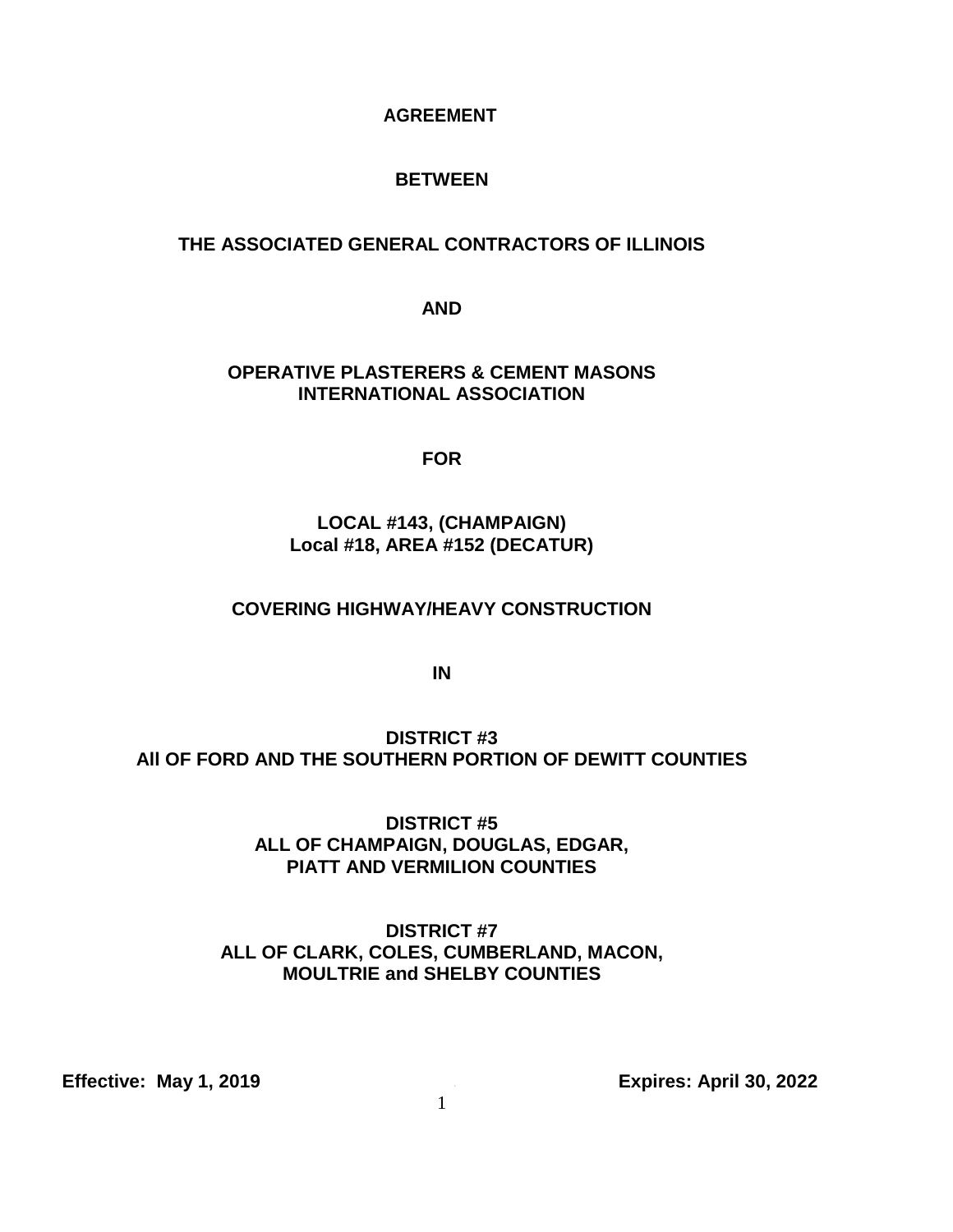# **INDEX**

| <b>AGREEMENT</b>  |                                               | 3              |
|-------------------|-----------------------------------------------|----------------|
| <b>WITNESSETH</b> |                                               | 3              |
| ARTICLE 1 -       |                                               | 3              |
| ARTICLE 2 -       |                                               | $\overline{4}$ |
| ARTICLE 3 -       |                                               | $\overline{4}$ |
| ARTICLE 4 -       |                                               | 5              |
| ARTICLE 5 -       |                                               | 5              |
| ARTICLE 6 -       |                                               | 6              |
| ARTICLE 7 -       |                                               | $\overline{7}$ |
| ARTICLE 8 -       |                                               | $\overline{7}$ |
| ARTICLE 9 -       |                                               | 8              |
| ARTICLE 10 -      |                                               | 8              |
| ARTICLE 11 -      |                                               | 8              |
| ARTICLE 12 -      |                                               | 8              |
| ARTICLE 13 -      |                                               | 9              |
| ARTICLE 14 -      |                                               | 9              |
| ARTICLE 15 -      | WAGES, CONTRIBUTIONS, DEDUCTIONS AND PREMIUMS | 9              |
| ARTICLE 16 -      |                                               | 10             |
| ARTICLE 17 -      |                                               | 11             |
| ARTICLE 18 -      |                                               | 11             |
| ARTICLE 19 -      |                                               | 12             |
| ARTICLE 20 -      |                                               | 12             |
| ARTICLE 21 -      |                                               | 12             |
| ARTICLE 22 -      |                                               | 13             |
| ARTICLE 23 -      |                                               | 14             |
| ARTICLE 24 -      |                                               | 15             |
| ARTICLE $25 -$    | BUSINESS REPRESENTATIVE AND STEWARDS          | 15             |
| ARTICLE 26 -      |                                               | 16             |
| ADDENDUM A        |                                               | 18             |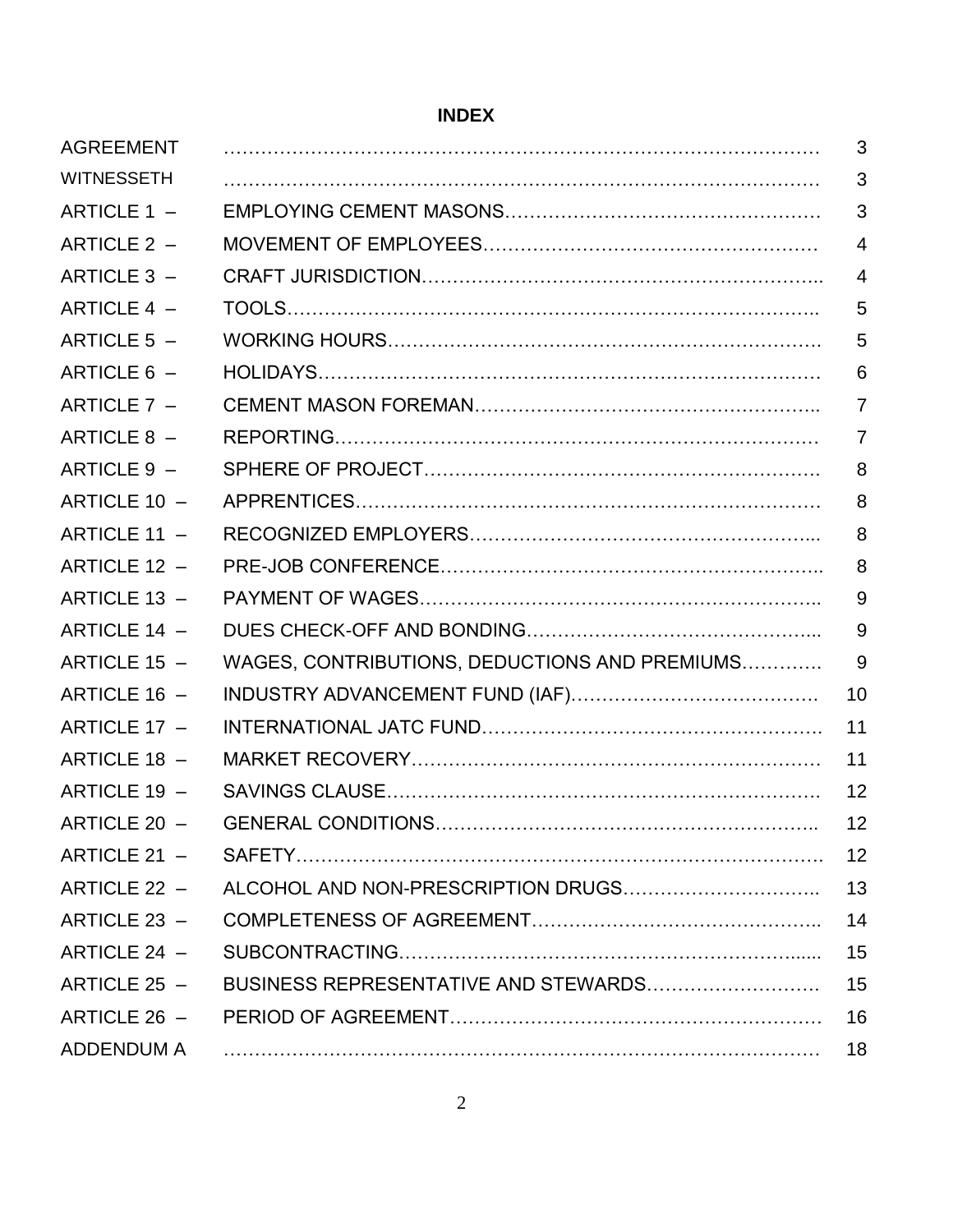#### **AGREEMENT**

This Agreement made and entered into this 1<sup>st</sup> day of May 2019, between the Associated General Contractors of Illinois, for and on behalf of contractors who have so authorized it, and the Operative Plasterers' and Cement Masons' International, and the following Local Unions: Local #18, Area #152, Bloomington, Illinois and Local #143, Champaign, Illinois, who have been recognized as the unit with bargaining rights for journeymen and apprentice cement masons in the following counties in Highway District #3: Ford and parts of Dewitt, #5: Champaign, Douglas, Edgar, Piatt and Vermilion, #7: Clark, Coles, Cumberland, Macon, Moultrie and Shelby. NOTE: Old Local #103, Decatur, has been merged into Local #18, Area #152.

#### **WITNESSETH**

**THAT, WHEREAS,** it is believed to be of mutual advantage that a workable agreement shall exist between and among the contractors, and the Union, and the International, in the employment of Plasterers and Cement Masons on highway and heavy construction projects;

**AND, WHEREAS,** it is believed that such an agreement will eliminate disputes and work stoppages due to misunderstandings of jurisdictional awards and proper recognition of craft practices;

**AND, WHEREAS,** the parties hereto expressly eliminate work commonly known as *building construction,* herein defined as all work inside the recognized property line. Sidewalks and steps that are not installed with the paving do not come under this agreement and are recognized as building construction;

**AND, WHEREAS,** it is desired to establish a uniform wage and uniform working conditions;

It is therefore understood and agreed between the parties hereto as follows:

#### **ARTICLE 1 EMPLOYING CEMENT MASONS**

The Employer shall secure and employ Cement Masons under the following terms and conditions of employment: Journeymen and Apprentices of Cement Masons who are now employees of the Employers who are signers of this Agreement and who are members of the Union on the effective date of this Agreement shall be required to remain members of the Union as a condition of employment during the term of this Agreement. As a condition of employment during the term of this Agreement, new employees shall be required to become and remain members of the Union from and after the seventh day following the dates of their employment.

If there is no Cement Mason Foreman on a project, the employer shall contact the business agent not less than eighteen (18) hours before the Cement Mason is to report to the project.

The seven day requirement as described above means seven working days accumulated with one or more contractors signatory to this Agreement, or who may hereafter become signatory to this Agreement.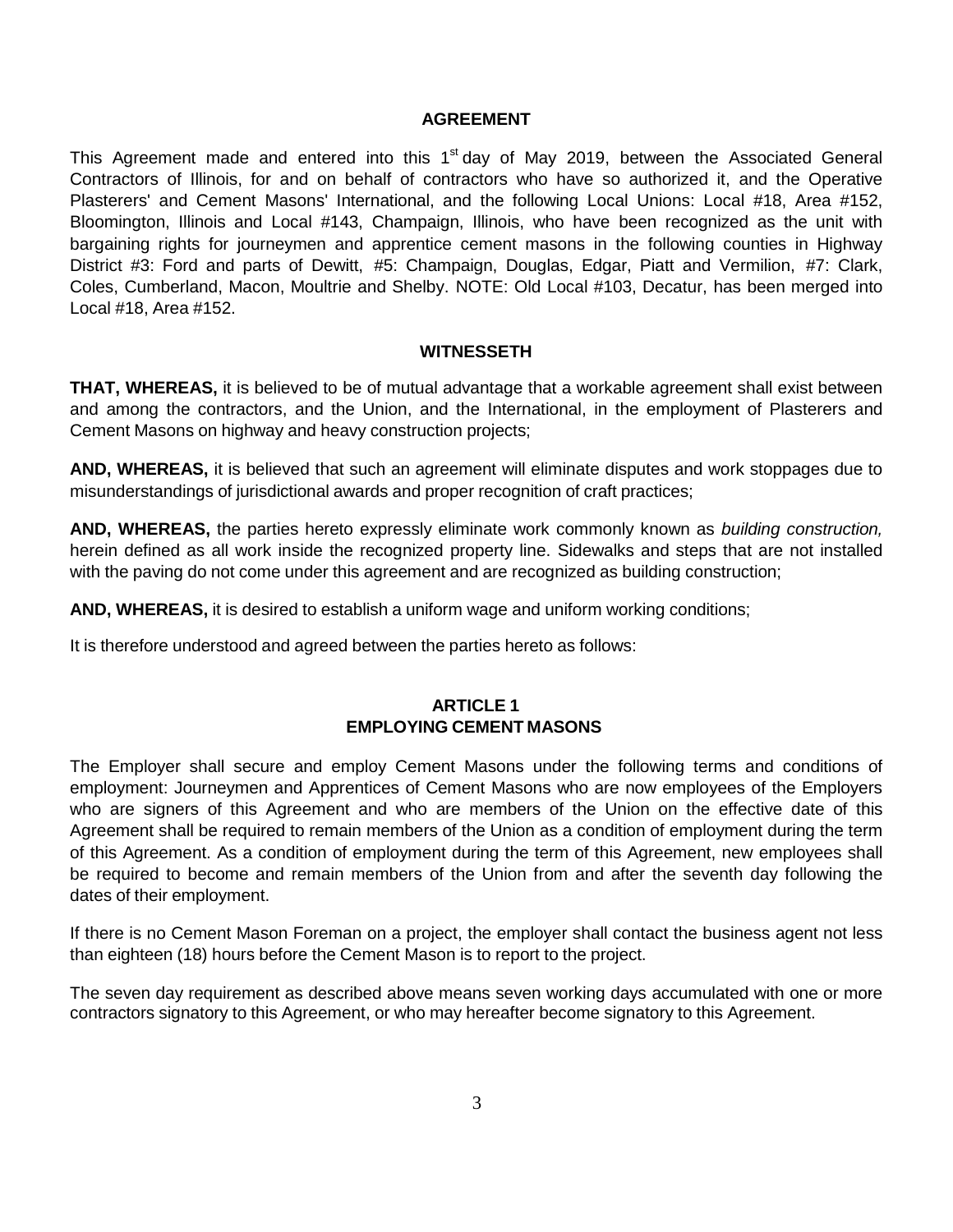It is further agreed that in the event any employee employed under the terms and conditions of the Agreement does not comply with the above section, the party of the second part shall notify the employer in writing requiring discharge of said employee.

It is understood and agreed that the direction of the working forces and the right to hire, discharge for just cause, suspend, transfer, lay-off, promote, demote, or relieve employees of their duty shall be vested exclusively in the employer.

The employer shall have the right to determine the number of cement masons any certain operation or portion of work shall require.

#### **ARTICLE 2 MOVEMENT OF EMPLOYEES**

Signatory contractors shall be free to move employees represented by the Operative Plasterers' and Cement Masons' International Association from and to any construction project under the territorial jurisdiction of this Agreement as well as up to fifty percent (50%) of employees when moving from the jurisdictional area from one Local to another Local within the State of Illinois.

#### **ARTICLE 3 CRAFT JURISDICTION**

The Cement Masons shall have exclusive jurisdiction over all finishing in back of machine such as rodding of all concrete with longitudinal floats and the finishing of all concrete surfaces whereby float, trowel, broom, or any other methods not herein mentioned to bring concrete to a uniform surface.

Cement Masons shall do rubbing of concrete surfaces on bridges, viaducts, underpasses, tunnels, and highways where uniform surfaces are required whether done by hand or machine. All pointing and patching, and setting of forms for sidewalks, curb and gutter, and slope walls shall be recognized as the work of the Cement Masons.

Cement Masons shall do the following work: foremanship over all concrete construction, all concrete and composition work such as bridges, curbs and gutters, sidewalks, streets and roads, mass or reinforced concrete slabs and all flat surfaces of cement. The rodding and finishing of same, whether done by float, trowel, machine or any other process. The finishing or washing of all concrete construction, using any color pigment when mixed with cement whether done by brush, broom, trowel, float or any other process. The striking off, floating, and finishing of all walls, piers, and footings. The setting of strips, screeds, stakes, grade stakes and curb forms. The setting of all string line including but not limited to sensor line for slip form curb and gutter machines and slip form paving machines. The setting of top form of split forms (as in conjunction with wire mesh reinforcing and rebar), where form is used as a bulk head or to establish grade. The setting of all expansion joints in sidewalks, driveways, curb and gutter, paving and other flat surfaces of concrete. Caulking of all expansion and control joints with polyurethane and/or urethane sealants. All preparation, processing, and finishing of pervious concrete and polishing concrete, all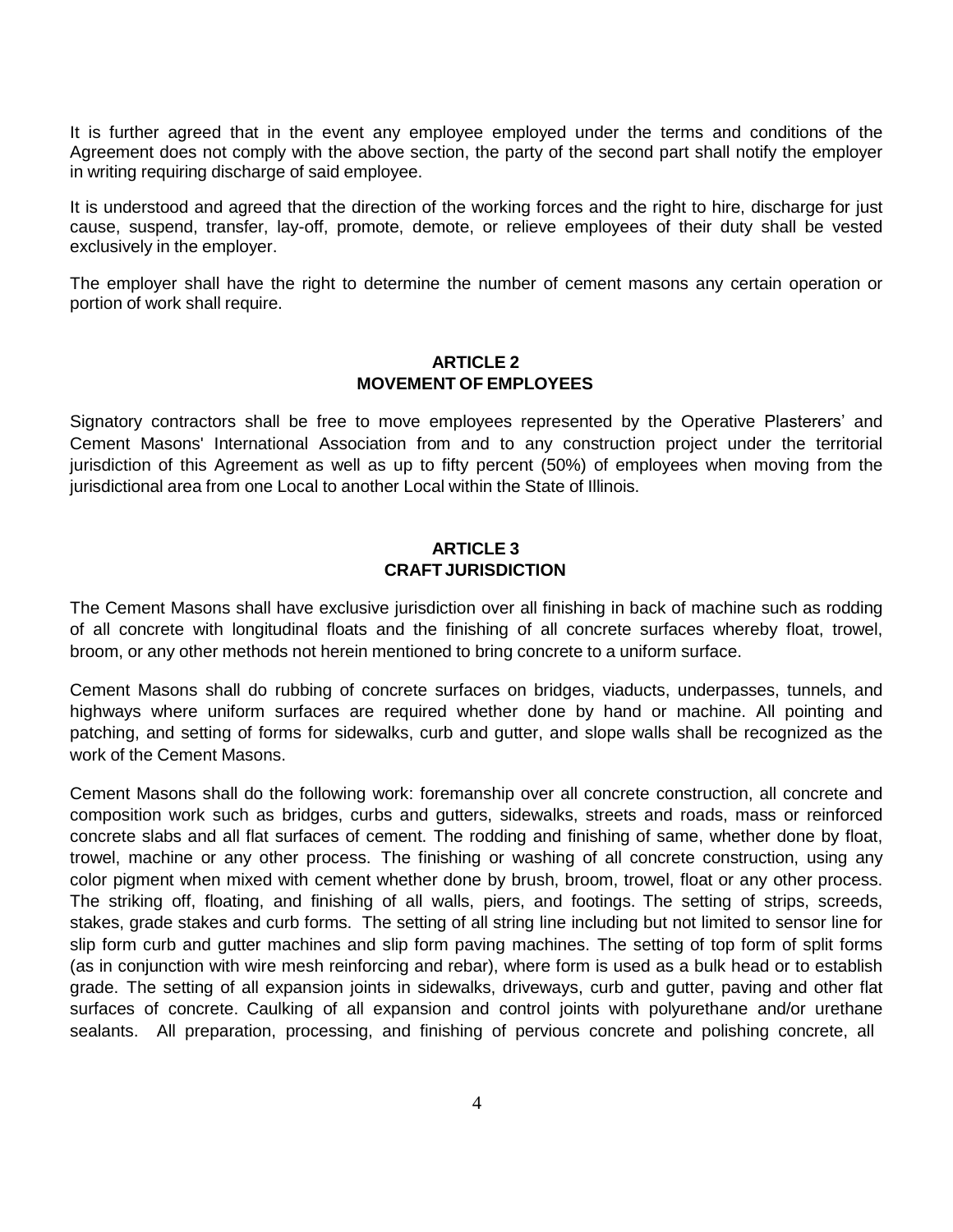preparation work on concrete construction to be finished or rubbed, such as cutting of nails, wires, wall ties, etc., the patching, brushing, chipping, and bush-hammering, rubbing or grinding if done by machine or Carborundum stone of all concrete construction. Cement Masons claim the waterproofing of all work included in their jurisdiction, such as Thoroseal, Ironited plasteweld and any similar products, regardless of the tools used or the method of application, or color of materials used, and regardless of the type of base these materials may be applied to. The Cement Masons shall operate all vibrating screeds or strike off that which is motor driven for the purpose of bringing concrete slab to grade and ready for finishing. Cement Masons shall operate floating machines and troweling machines that are being used on sidewalk or any other flat surface where material is being placed and finished.

It is further agreed that the employer will assign to the Cement Masons such work tasks for which it has been given jurisdiction as determined by the last prior decisions or agreements, if any, as approved by the National Building and Construction Trades Department of the AFL-CIO.

The above job classifications are in no way listed to limit Cement Masons work.

# **ARTICLE 4 TOOLS**

- 1. Cement Masons agree to furnish their own small hand tools, such as float , rubber boots, and trowel, and the contractor agrees to furnish large tools and any special edgers required, also rubbing stones with handles, rubber floats, brushes and cork floats.
- 2. In order to avoid redoing completed rubbing and finish work, the Employer shall instruct the Cement Mason or Cement Mason Foreman as to the fit and finish and proper application of new or old material or equipment desired by the Employer, prior to starting the work. The Cement Mason(s) shall complete the work as instructed.
- 3. Fresh cold water in clean and sanitary drinking utensils shall be furnished by the Employer to all Cement Masons on the general working area within one (1) hour of starting time.
- 4. The use of Troweling Machines pays \$1.00 over basic scale, and the use of Riding Machines pays \$2.00 over basic scale.

#### **ARTICLE 5 WORKING HOURS**

Eight Hour Schedule. A maximum of eight (8) hours shall constitute a day's work and same shall be between the hours of seven (7:00) a.m. and five (5:00) p.m., excepting work that must be performed according to specifications; all work necessary previous to or after starting of major crew or machinery, to be performed at the regular rate. Agreements may be made between the Employer and Business Manager of the local in whose jurisdiction the work is being performed regarding the starting and quitting time. Notwithstanding the above, all work done over eight (8) consecutive hours in any one day, lunch excepted,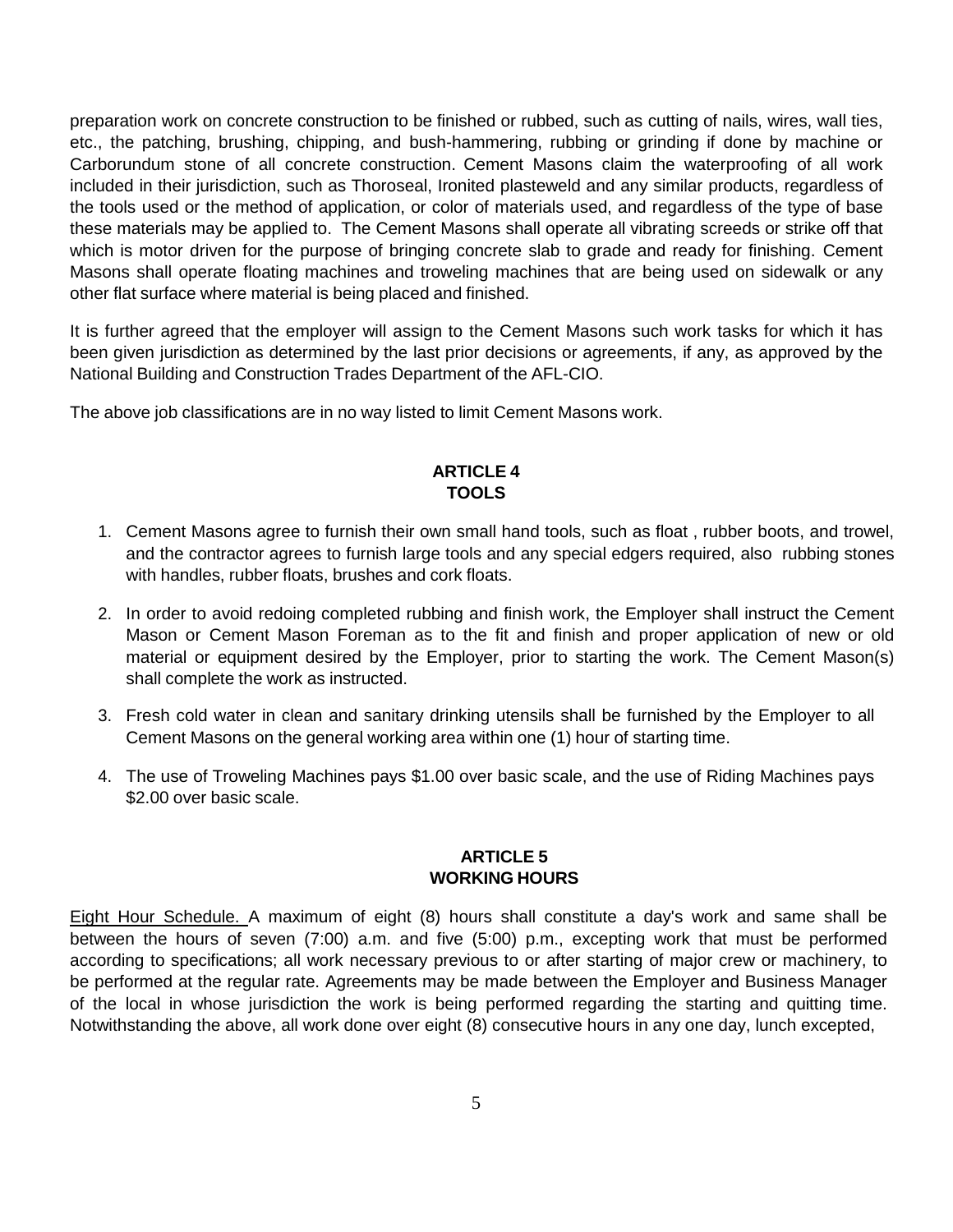shall be paid at the rate of one and one-half (1½) times the basic rate of pay.

When employees are required to work after 6:30 p.m., they must have reasonable time to eat supper at no loss of time to the employee, and if employees do not have time to eat supper, they shall receive one-half (½) times the basic rate of pay.

Double time shall be paid for work on Sundays and legal holidays.

The cement masons crew time shall start when the mixer starts providing he has reported on the job.

Ten Hour Day Schedule. Where not prohibited by law, and upon forty-eight (48) hours notification to the Union, the Contractor may choose the option of working four (4) ten (10) hour days, Monday through Friday, at straight time, provided the same terms apply to all crafts involved with the Cement Masons work. Overtime is to be paid at the rate of one and one-half (1½) times the basic wage rate for all hours worked over ten (10) in a day or over forty (40) in a week. There shall be no pyramiding of overtime in this Agreement. In the event inclement weather or equipment breakdown causes a loss of time during these five (5) days, Saturday may be used to make up the remaining hours needed to complete a forty (40) hour workweek, with all hours in excess of forty (40) for the workweek being paid at the applicable overtime rate. When Saturday is used as a make-up day, the employees of the crew who worked that week will be given first option to work the make-up hours.

The employer agrees that when using this option it shall be for the duration of the job or until the employer elects to return to a five (5) day, eight (8) hour schedule for the duration of the job, and can not be changed again unless mutually agreed upon by the Business Agent and the Employer.

Cement Masons' lunch period shall be a thirty (30) minute period between the hours of 11:00 a.m. and 1:00 p.m.; any cement mason who works through any part of said lunch period shall be paid at the rate of time and one-half (1½) for such period.

Special Shift. With prior notification by the Employer to the Business Manager, if a special shift is required by an Owner and the Employer needs to perform work which cannot be performed during regular working hours, employees may work a special shift and receive \$1.50 an hour over base rate for eight (8) hours work plus thirty (30) minutes unpaid lunch after the fourth hour. No employee may work on a special shift if he has performed bargaining unit work that day during the regular working hours. The Employer's request for this special shift must include the starting date, the approximate number of employees involved and the estimated conclusion date. Other terms and conditions may be agreed to between the Business Manager and the Employer. If two or more of the four (Laborers, Carpenters, Operating Engineers, or Iron Workers) major craft received time and one half times the basic rate of pay then so shall Cement Masons Local 143 and Local 18 area 152 members.

#### **ARTICLE 6 HOLIDAYS**

All work done on holidays shall be paid for at the double time rate. Holidays recognized by the terms of this Agreement shall be: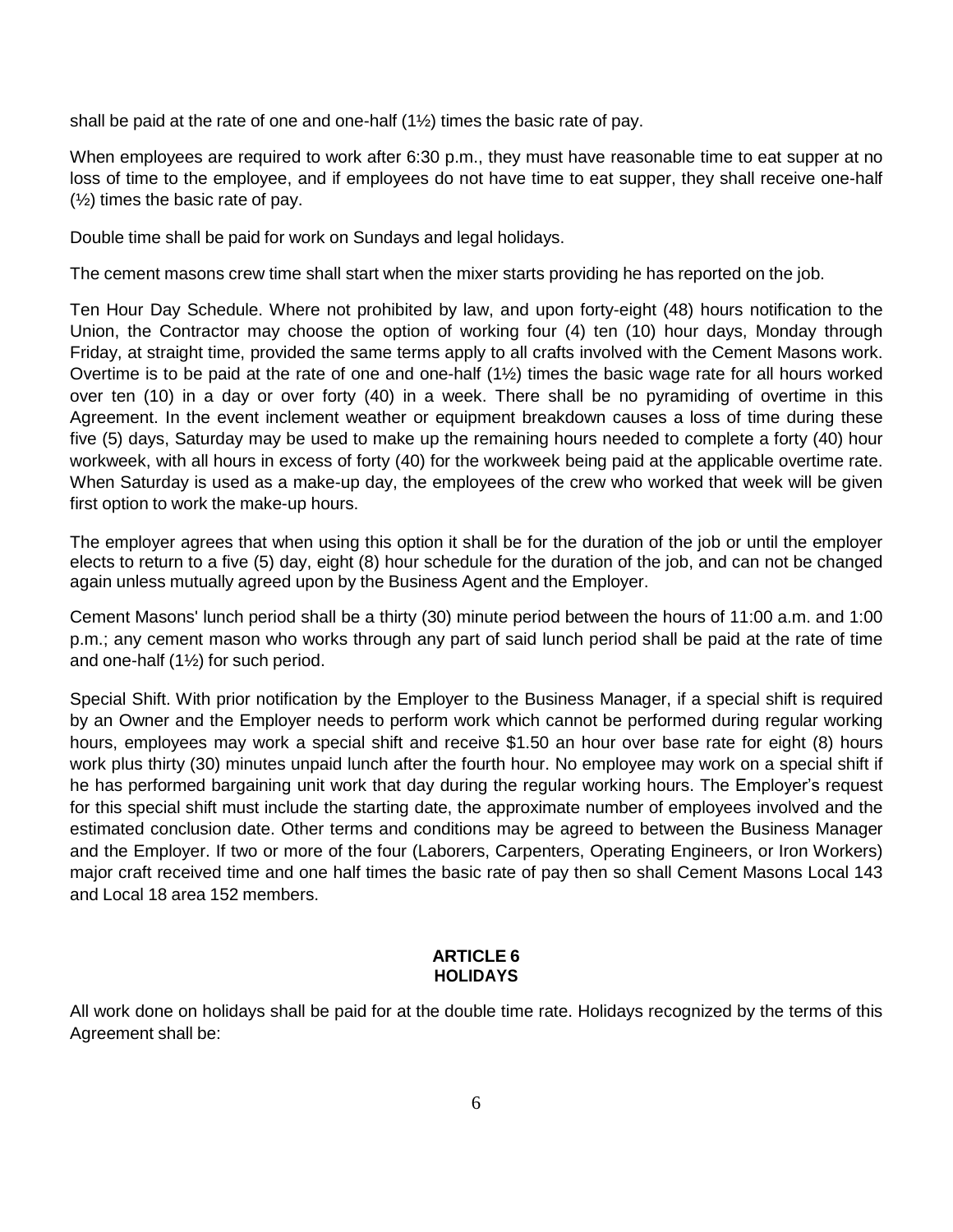New Year's Day Veterans' Day Memorial Day Labor Day Thanksgiving Day Fourth of July Christmas Day

No work shall be done on Labor Day except to save life or property. Veterans' Day shall be celebrated the day after Thanksgiving. Furthermore, if a holiday falls on a Sunday, it shall be celebrated on the following Monday. If a holiday falls on a day other than a Sunday, it shall be celebrated on that date.

The contractor shall be permitted to shut down the job the day before or after a holiday. When a holiday falls on Friday, payday shall be on Thursday.

#### **ARTICLE 7 CEMENT MASON FOREMAN**

When three (3) or more Cement Masons are employed, the contractor shall designate one of the Cement Masons from the Local within the jurisdictional area where the work is being performed as Cement Mason Foreman of Cement Masons on each project, whose duties shall be to give the orders to the Cement Masons, and he shall receive two dollars (\$2.00) per hour above the basic rate of pay. The Cement Mason Foreman so designated shall be a working mason. There shall be no more than one foreman on each project.

When eight (8) or more Cement Masons are employed, there will be a General Foreman appointed. The General Foreman shall receive two dollars and fifty cents (\$2.50) above the basic rate of pay. The Cement Mason General Foreman so designated shall be a working mason.

#### **ARTICLE 8 REPORTING**

When Cement Masons are regularly employed and report for work or when cement masons are hired and bring their tools on to the job, unless ordered not to report by the employer or his representative, they shall receive two (2) hours pay. Cement Masons shall report to the foreman and, if so directed, they shall remain on the job for two (2) hours. If the Cement Masons are started to work, they shall receive not less than four (4) hours pay and if they work over four (4) hours they shall receive not less than eight (8) hours pay. The above shall not apply when inclement weather or conditions beyond the reasonable control fo the contractor makes it impractical for work to proceed. In this case, the Cement Masons shall be paid for actual time worked beyond the minimum two (2) hours.

Notwithstanding the foregoing, when requested by the contractor to remain on the job and work in the rain after 2:00 p.m. to save concrete the cement mason shall be paid to normal quitting time. The employer reserves the right to hire or not to hire any cement mason seeking employment.

The contractor or the superintendent will call the cement mason foreman if he has a telephone; if he does not have a phone, he will call the business agent, if there is no work that day.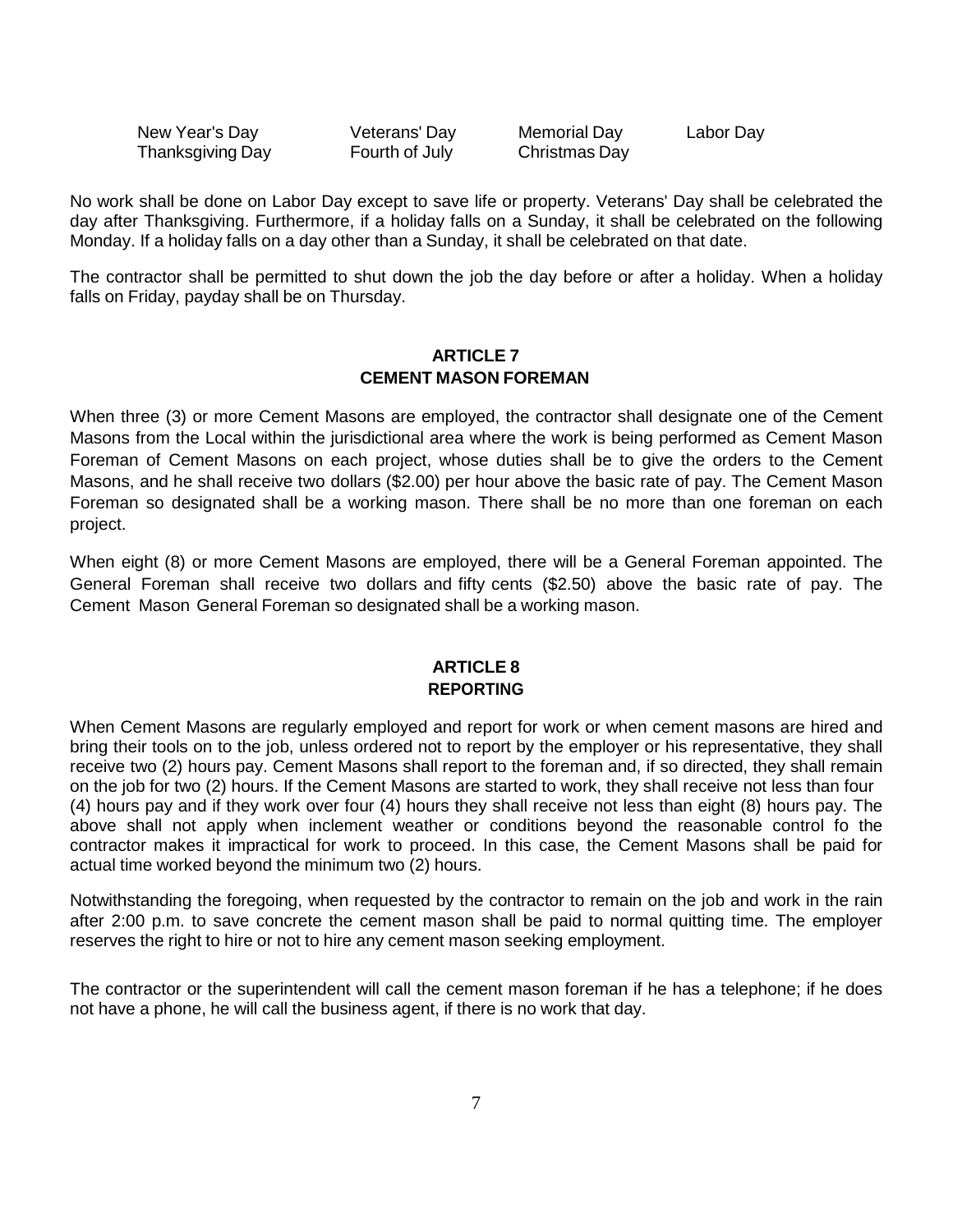#### **ARTICLE 9 SPHERE OF PROJECT**

The Cement Masons agree that there shall be no stoppage of work on account of any differences which might occur between the contractor and the Union of the International, or between the Union and any other craft over jurisdictional disputes. If a dispute arises and cannot be settled between the Local Representatives and the Contractor and any other crafts, within twenty-four (24) hours, a telegram is to be sent to the General Office of the Operative Plasterers and Cement Masons International Association requesting the presence of an International Representative, and the International agrees to furnish such representative upon receipt of such request. Decisions of the National Building Trades Department shall be final on all jurisdictional disputes except where a jurisdictional dispute involves any Union or Employer not a party to the procedures set forth by the present plan established by the Building and Construction Trades Department and is not resolved by the Unions and Employer involved, the dispute may be submitted to the National Labor Relations Board for settlement.

On all cases other than jurisdictional disputes which arise and cannot be settled by the Local representative and the contractor within twenty-four (24) hours, the difference of opinion or dispute shall be referred to a Board consisting of four (4) members; two (2) appointed by the Contractors and two (2) appointed by the Union, and they shall have the authority to choose a fifth member if and when they deem it necessary. The board will be required to render a decision within forty-eight (48) hours, which decision shall be binding on both parties.

The Arbitration Board shall be a permanent institution but its individual members may be changed at any time by their respective organizations.

#### **ARTICLE 10 APPRENTICES**

In order to maintain a sufficient number of skilled journeymen cement masons in the industry covered by this Agreement, the necessity for the employment of apprentices is recognized and the training and employment of as many apprentices as is reasonable and practicable shall be encouraged and undertaken by both the Union and the Contractor.

#### **ARTICLE 11 RECOGNIZED EMPLOYERS**

Members of this Union shall work only for recognized and qualified contractors or employers who supply all material and labor, and who shall carry reliable compensation and liability insurance on their employees and shall conform to all municipal and state regulations pertaining to safety and health of employees.

#### **ARTICLE 12 PRE-JOB CONFERENCE**

When contractors are to start a project in Highway District #5, said contractors shall notify the business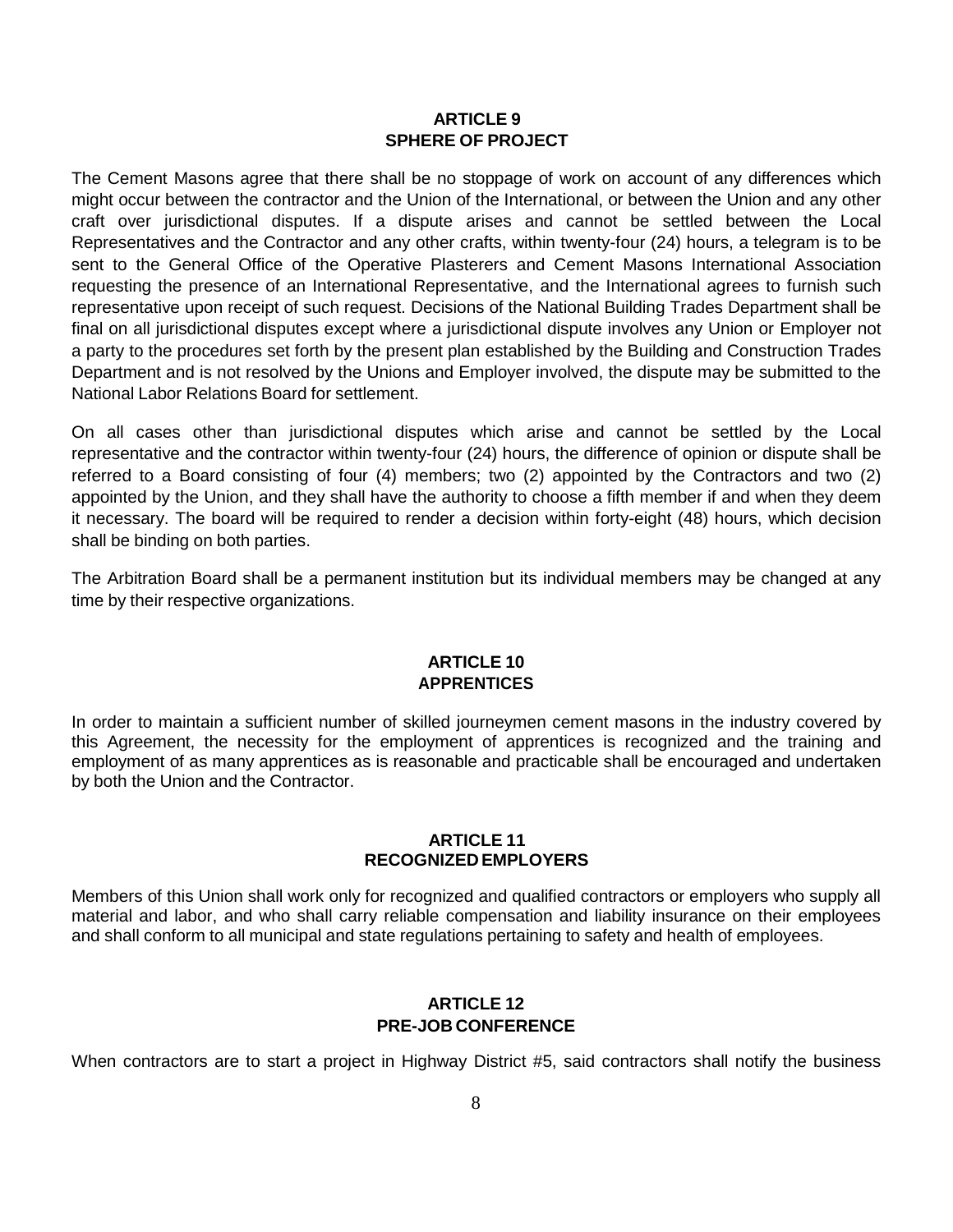agent in whose jurisdiction the work is to start, for a pre-job conference prior to starting to work.

#### **ARTICLE 13 PAYMENT OF WAGES**

Section 1. The regular payday shall be once a week on Friday or such other day as the Employer shall designate prior to the start of the job. When the regular payday is a holiday, then the last work day before that holiday shall be pay day. Wages shall be payable before quitting time and are to be paid in cash, check, pay card, or voluntary direct deposit. The weekly payroll shall end no earlier than the third workday prior to payday.

Section 2. If an employee is discharged or laid off, he shall be paid immediately. If the employer does not have facilities at the job site to prepare payroll checks, the employer or his representative shall give to the terminated employee a slip stating the number of hours and amount of wages to which the employee is entitled. The terminated employee's paycheck shall be overnight mailed to the address provided to the Employer by the employee within twenty-four (24) hours, weekends and holidays excluded. If the check is not at the provided address the following day, the employee shall receive two (2) hours pay at straight time rate for each day the check is late. When an Employee quits of his own accord, he shall wait for the regular payday for his wages.

#### **ARTICLE 14 DUES CHECK-OFF AND BONDING**

Upon receipt of an employee's written authorization, which shall be irrevocable for not more than one year, or the termination of this Agreement, whichever occurs sooner, the employer shall deduct from such employee's wages and remit same to the duly authorized representative of Local #143 and Local #18, Area #152 as directed in writing by said Local, together with a list of the names of employees whose pay deductions were made. Such written authorization may be revoked by the employee by written notice by registered mail to his employer and the Local Union received by all during the ten day period prior to the end of any applicable yearly period, or during the ten day period prior to termination of any applicable collective bargaining agreement, whichever occurs sooner. It shall be the obligation of the Union to obtain the voluntary authorization forms from its employees and transmit same to the company.

BOND: The Union, at its discretion, may demand a payment bond of thirty thousand dollars (\$30,000) from an Employer to guarantee payment of all fringe benefits and working dues which may become due, from contractors with less than one (1) year of experience under the Union Contract or who have a history of being delinquent on fringe benefits two (2) times, and said Employer(s) shall submit a thirty thousand dollar (\$30,000) payment to the Union at the time of signing the Agreement.

# **ARTICLE 15 WAGES, CONTRIBUTIONS, DEDUCTIONS & PREMIUMS**

1. Wages.

The basic wage rates to be paid are listed in the attached current Addendum A of this Agreement.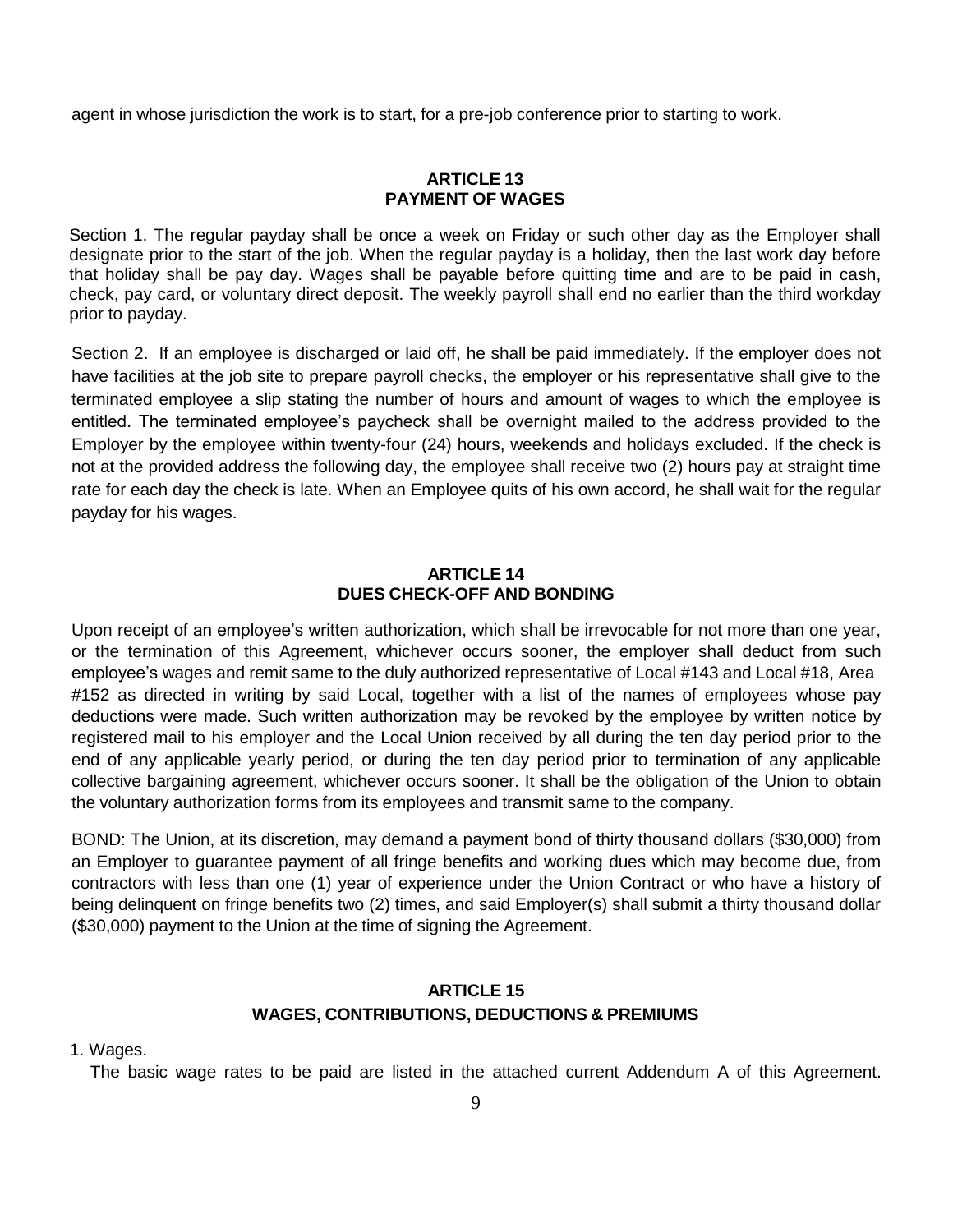A signatory Employer from out-of-town working under this Agreement will be allowed to send their employees' fringe benefit contributions to the home fund of which they belong; where upon the home fund will be responsible for the collection of those benefits. The Apprenticeship Training and Working Dues contributions shall be paid as designated in the Agreement and current Addendum. In a case where the home contributions are less than the contributions for this jurisdiction, the difference will be paid on the employees' paycheck. No Employer will be obligated to make duplicate fringe benefit payments to this jurisdiction and the home fund of its employees.

Should the Local Union desire a different distribution of wage increase for May 1, 2013 and May 1, 2014, other than specified above, it may do so upon sixty (60) days written notice to and approval of the Association, prior to the effective date of the increase provided that at no time will the wage rate or the total of the fringe benefit package decrease, as such is prohibited by the Illinois Department of Labor.

| $1st 6$ months | 70% of journeyman rate | 1 |
|----------------|------------------------|---|
| $2nd 6$ months | 75% of journeyman rate | 2 |
| 3rd 6 months   | 80% of journeyman rate | 3 |
| $4th$ 6 months | 85% of journeyman rate |   |
| $5th 6$ months | 90% of journeyman rate |   |
| $6th$ 6 months | 95% of journeyman rate |   |

#### **Apprentice Wage Rates, Local #143 Apprentice Wage Rates, Local #18**

| 1 <sup>st</sup> year | 70% of journeyman rate |
|----------------------|------------------------|
| 2 <sup>nd</sup> year | 80% of journeyman rate |
| 3 <sup>rd</sup> year | 90% of journeyman rate |

#### 2. Contributions.

Each Employer agrees to make the contributions, listed in Addendum A, for each hour worked hereunder, and to accept the terms and provisions of the various trusts to which the contributions are to be made.

#### 3. Deductions

Each employer agrees to deduct from the wage rates after taxes for each hour worked and transmit said deducted sums as set forth in Addendum A.

#### 4. Premiums

Cement Masons running power equipment or power tools are to receive a \$.75 per hour over basic scale. Cement Masons using Troweling Machines are to receive \$1.00 per hour over basic scale. Cement Masons using Riding Machines are to receive \$2.00 per hour over basic scale, with the time starting between 7:00 a.m. and 8:00 a.m. as scheduled by the contractor.

#### **ARTICLE 16 INDUSTRY ADVANCEMENT FUND (IAF)**

The Employer agrees to pay the Associated General Contractors of Illinois Industry Advancement Fund (IAF) the sum of twenty cents (\$0.20) per hour worked for all hours paid at straight time or overtime to each employee working under this agreement for the duration of this agreement.

The contributions to the IAF shall be deposited each month, or at such other regular intervals as may be determined by the Association, to the depository designated by the Association. Such contributions shall be reported and sent to the depository designated by the Association on a form that contains other contributions. Failure of an Employer to comply with this Article shall be deemed a direct violation of the Agreement.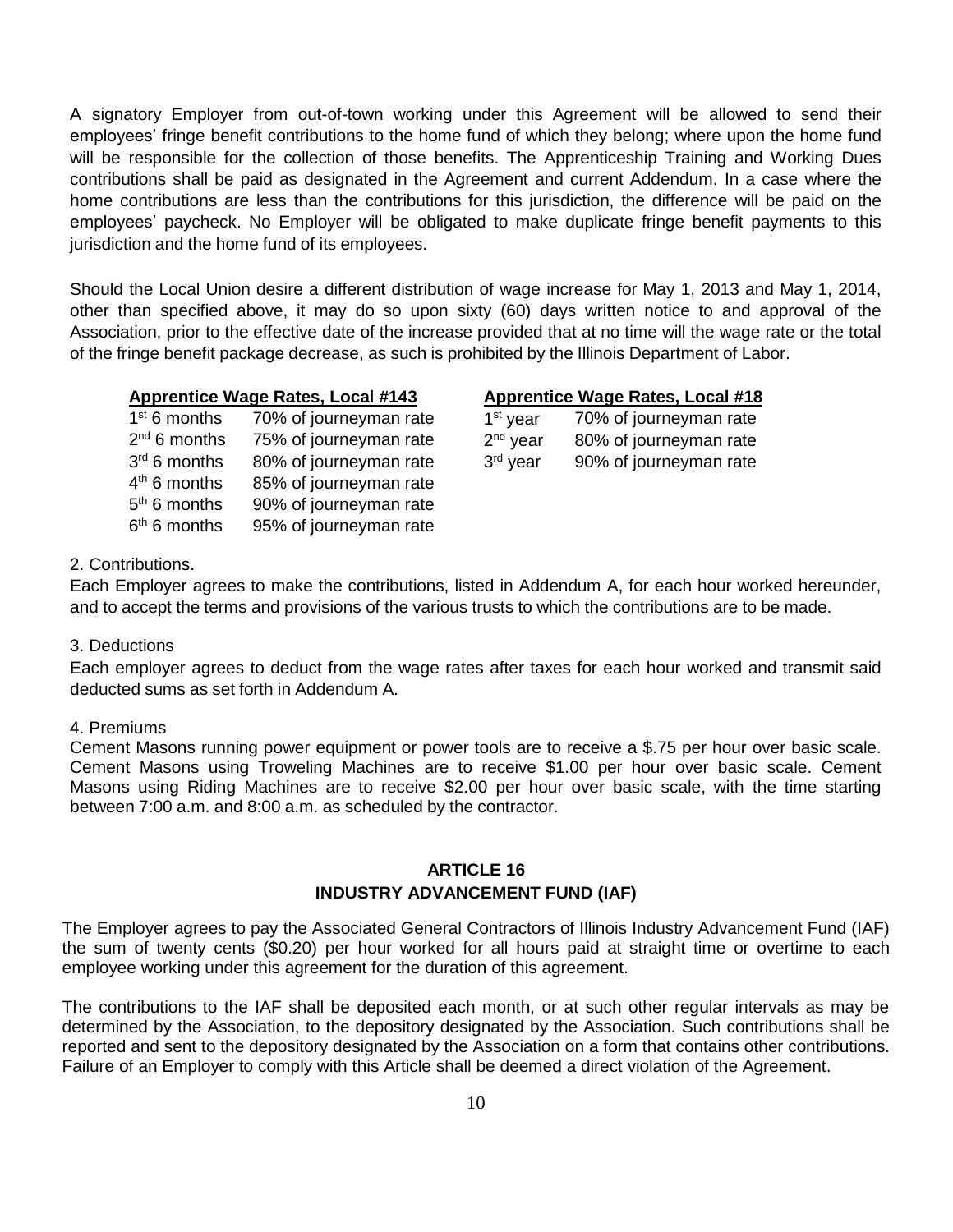The activities of the IAF shall be determined by the Association and shall be financed from the payments herein provided for the advancement of Heavy/Highway and Utility construction in the state of Illinois.

Upon request, the Employer hereby agrees to provide the designated representative of the Association its payroll records to determine compliance with this article.

The Employer and the Union agree that any action, including the filing of a lawsuit, by the Association to enforce this Article is not subject to any of the grievance/arbitration provisions of this agreement. If the Association files a lawsuit against an Employer to collect delinquent contributions under this Article, the Employer agrees that the Association shall be entitled to recover interest of five percent (5%) per annum on the unpaid or late-paid contributions and to recover attorneys' fees and costs.

#### **ARTICLE 17 INTERNATIONAL JATC FUND**

**NOTE:** This article applies **only** to the territory in this agreement which is covered by Local 18, Area #152. Local 143 is excluded from the provisions of this article.

Each Employer agrees to pay seven cents (\$0.07) per hour for all hours worked under this agreement to the International Apprentice Fund. The seven-cent (\$0.07) contribution is part of the total package increase, not an addition to the total package increase. Other benefits shall be amended to include May 1, 2019 and thereafter the OPCMIA International Training Fund requiring an hourly contribution of 0.13% of the total economic package for that year. For the period May 1, 2019 to April 30, 2020 that amount is seven cents (\$0.07) per hour for each hour worked to Local 18 employees under the bargaining agreement to be allocated from the Local 18 Union's economic package in its sole discretion, as will be reflected on the monthly benefit fund report forms.

Contributions are to be made the fifteenth (15<sup>th</sup>) day of the month following the month the hours are worked. The check is made payable to: OPCMIA Local 18 of Central Illinois General Fund and is to be mailed to Local 18, 400 N.E. Jefferson St., Suite 300, Peoria, IL 61602. There shall be ten percent (10%) liquidated damages imposed for any tardily submitted payment.

Each Employer bound by this CBA agrees to be bound to the terms of the OPCMIA International JATC trust agreement as if it had signed that trust agreement. Each Employer agrees and ratifies the appointment of the management trustees on the International JATC Trust as their representative on the Trust as well as any other successor trustees.

# **ARTICLE 18 MARKET RECOVERY**

1. Prevailing Wage Projects. On jobs where non-signatory or bonafide non-union contractors are bidding, the parties agree as follows: Employer agrees to employ Cement Masons, pay wages and fringe benefits as set forth in the bid document for the duration of that job, and pay overtime in accordance with applicable State and Federal law. All other terms and conditions of employment shall be mutually agreed to between the Employer and the Union.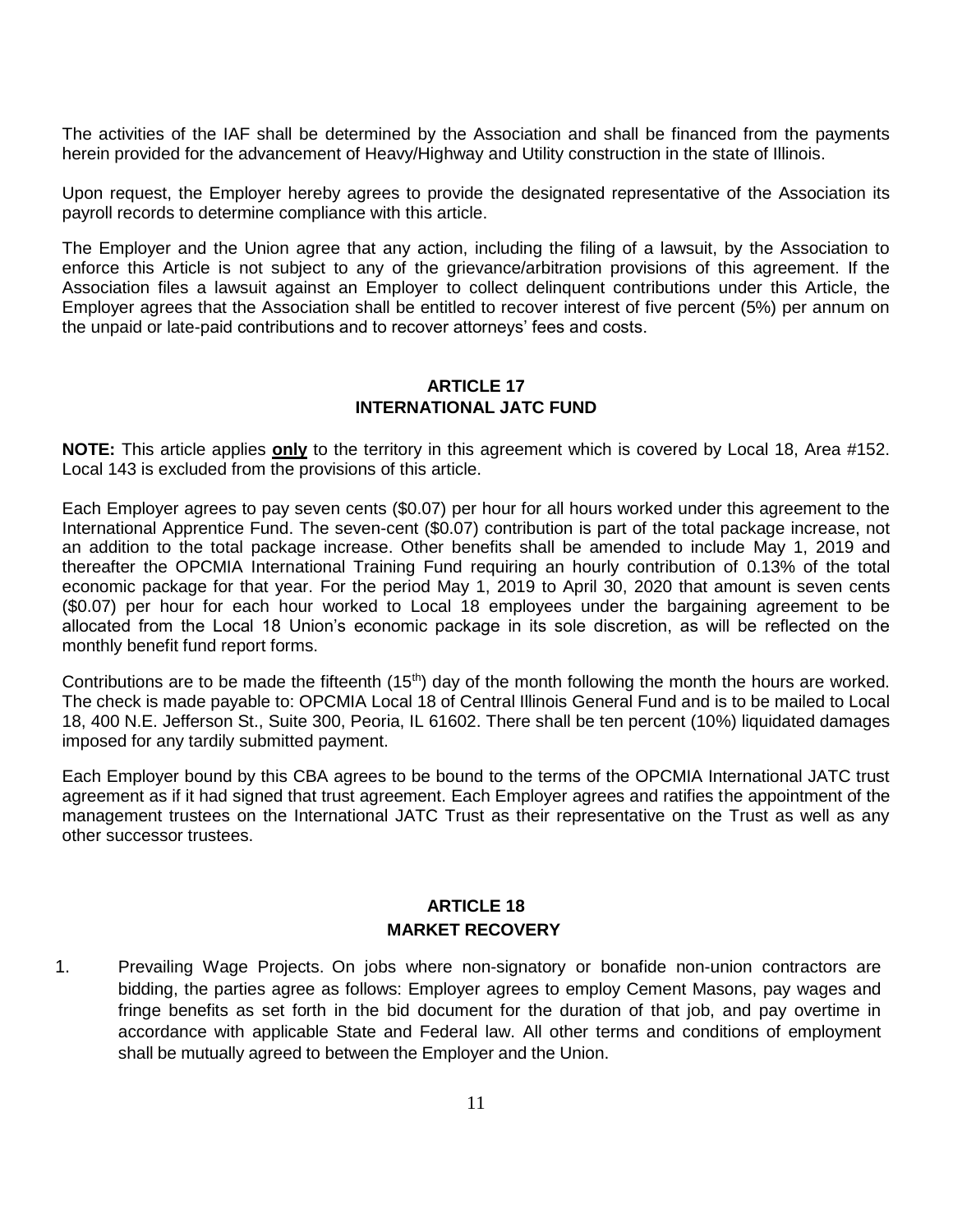2. Non-Prevailing Wage Projects. On projects where non-signatory or bonafide non-union contractors are bidding, wages and all other terms and conditions of employment shall be mutually agreed to between the Employer and the Union.

#### **ARTICLE 19 SAVINGS CLAUSE**

It is the intention of the parties hereto to comply with all applicable provisions of State or Federal Law, and they believe that each and every part of this contract is lawful. All provisions of this contract shall be complied with unless any of such provisions shall be declared invalid or inoperative by final order of any court of competent jurisdiction. In such event the Union or the Contractor may, at its option, require renegotiations of such individual provisions for the purpose of adequate legal replacement thereof.

In the event of the invalidation of any section, sentence or Article of this Agreement by any Court or Board of competent jurisdiction, all remaining provisions of this Agreement shall remain in full force and effect.

# **ARTICLE 20 GENERAL CONDITIONS**

(1) Selection of applicants to jobs shall be on a nondiscrimination basis and shall not be based on, or in any way affected by, union membership, bylaws, rules, regulations, constitutional provisions, or in any other aspect or obligation of union membership, policies or requirements.

(2) The Employer retains the right to reject any job applicant.

(3) The parties to the Agreement shall post in places where notices to employees and applicants for employment are customarily posted, all provisions relating to the functioning of any hiring arrangement.

(4) It is agreed that neither the Employers nor the Union shall engage in or encourage employment practices which discriminate against applicants or employees on the basis of age, race, color, sex, religion, national origin, individuals with disabilities, Vietnam Era Veterans, disabled veterans, or any other characteristic protected by law.

#### **ARTICLE 21 SAFETY**

Section 1. It is recognized there are important roles to be performed by the employees, Union officials and management in the prevention of accidents and ensuring a safe and healthy working environment. The worksite should be maintained in a clean and orderly state, so as to encourage efficient and safe operations.

Section 2. It is important to succeed in this cooperative effort because it is also recognized that failure can mean emotional and financial hardship to the employee and a threat to the security of his family.

Section 3. It is because of these mutual benefits that the employees Union officials and management pledge to do all that is possible to maintain a safe, hazard-free working environment for all on the job, including initial and continuous training, regular inspections, establishment of emergency procedure and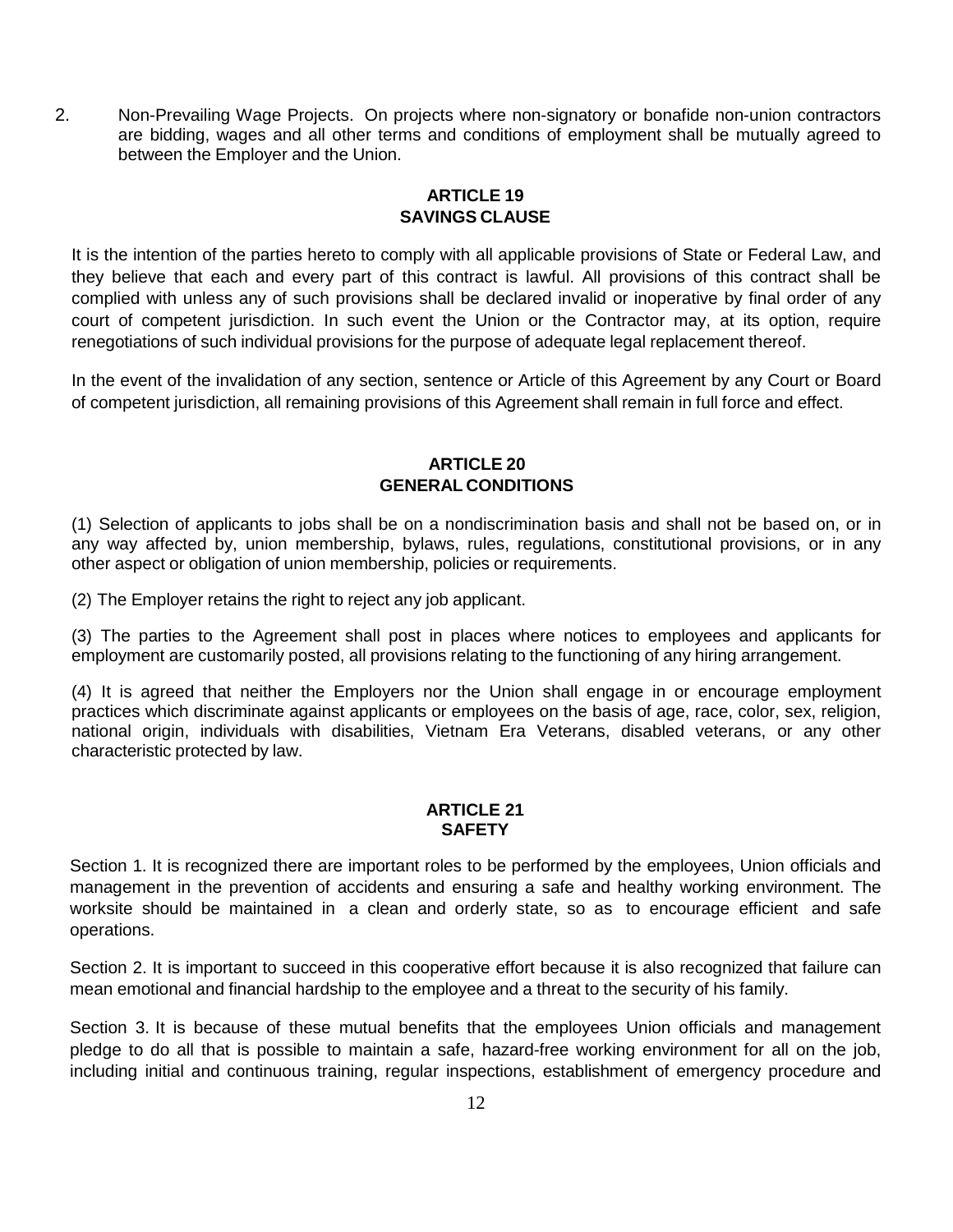the commitment and cooperation of the parties to this Agreement.

Section 4. Personal Cell Phones and Other Communication Devices: Because they create distractions and disrupt regular work routines, the use of personal communication devices such as cellular phones and audible pagers is prohibited during work hours and in work areas, unless the company has provided such devices to the employee for business use only. Any employee carrying a non-company issued pager with an audible alarm must ensure the alarm is turned off during work hours and in work areas. Employees must not make, return or receive calls on personally owned portable phones during work hours. Employees will have access to communication devices for emergencies. Limited and TEMPORARY exceptions to this policy permitting the use of personally owned communication devices for ongoing personal emergency situations (such as imminent birth of a child) can be made only with the prior and continued approval of the employee's supervisor.

Section 5. Each Cement Mason shall be required to successfully complete the Ten Hour OSHA Construction Safety and Health course every three (7) years to maintain their safety awareness and competence.

Section 6. Employer will supply all required safety equipment. All Cement Masons shall be responsible for wearing appropriate safety gear such as boots, ear, eye and head protection. The Employer and all employees agree to abide by all federal, state, local and company safety policies. Failure on the part of an employee to comply with these safety rules and policies may be grounds for dismissal.

# **ARTICLE 22 ALCOHOL AND NON-PRESCRIPTION DRUGS**

Possession, sale or use of alcohol or non-prescription drugs on the Employer's property, site of construction or during the working hours regardless of the location shall be grounds for termination. Any employee who reports to work under the influence of alcohol or non-prescription drugs shall be subject to termination. "Non-prescription drugs" shall be defined as drugs, which cannot be legally dispensed without a prescription and are not covered by a current valid prescription endorsed by a qualified physician for use by named Employee in question. Employees working under this Agreement shall be subject to all necessary diagnostic medical testing for purposes of verifying compliance with this provision, when required by the Employer at the expense of the Employer.

Provision for Employee drug or alcohol testing will be outlined in Employer policy and procedures or as required in documentation by Project Owners. Drug and alcohol testing may consist of, but is not limited to, pre-employment, random, reasonable cause/suspicion, post-accident, injury or unsafe act. Any random testing conducted shall utilize a software program capable of blindly selecting employees by the random selection of their social security numbers. Reasonable cause shall include, for example, but is not limited to, visible impairment, possession, reports of on or off-duty use, prior detection and rehabilitation, or involvement in an accident, injury or unsafe act. Employees refusing to consent to such testing shall be deemed to have voluntarily quit.

All drug and/or alcohol testing shall follow the procedures or future revisions outlined by the Substance Abuse and Mental Health Services Administration (SAMHSA) and shall be in compliance with all state and federal laws regarding alcohol/drug testing.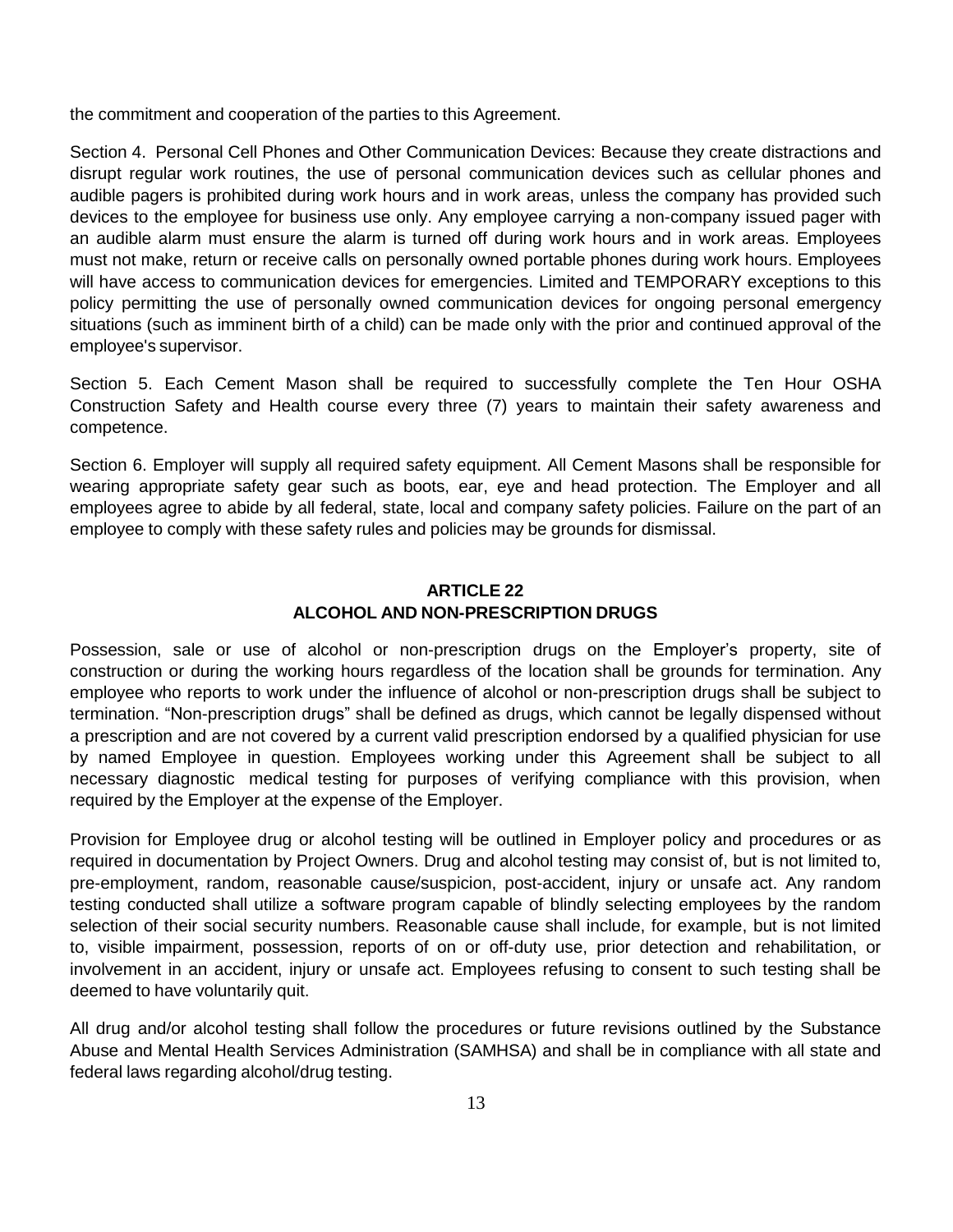Personnel utilized for testing will be certified as qualified to collect samples and adequately trained in collection procedures. The laboratory selected to conduct the analyses shall be certified by the Department of Health and Human Services and/or Substance Abuse and Mental Health Services Administration (SAMHSA) approved.

All drug screening tests shall be capable of identifying marijuana, cocaine, opiates, (morphine & codeine), phencyclidine (PCP), and amphetamines (amphetamines, methamphetamine) or other drugs that may be specified by future Substance Abuse and Mental Health Services Administration (SAMHSA) direction.

**Test and Test Results.** All drug tests, as provided for in this Article, shall use the immunoassay drugscreening test as the initial test. All positive test results by this method will be confirmed using the Gas Chromatography/Mass Spectophotomotry methodology on a urine specimen. Final determination of a positive drug test will be made by a Medical Review Officer (MRO) or equivalent. The cutoff levels for determining a positive test for both of these methodologies shall be those recommended by the Substance Abuse and Mental Health Services Administration (SAMHSA).

Alcohol test levels at or above 0.02 shall be considered a positive test when using safety-sensitive equipment.

Employees taking prescription medication which according to their physician has physical or mental side effects which could cause impairment on the job site, must report the medication to site supervision. Employees who report use of lawful medication as described above shall not be disciplined for use of same.

Any Employee with test results of negative shall be compensated for all hours lost. If an Employee has a confirmed positive test, (s)he will be: (a) suspended without pay up to thirty (30) days, or as determined by established company policy, (b) mandatory enrollment in a certified rehabilitation program, at employee's

own expense, and successful completion, (c) and agree to periodic follow-up drug testing for up to two (2) years after successful completion of rehabilitation program. A second positive or refusal to participate in a certified rehabilitation program after the first positive test shall result in termination of employment.

The parties agree that during the term of this contract, federal and state law as well as specific requirements by owners on their projects will supersede the previous paragraphs regarding the use of drug/alcohol and such rules and regulations of these entities will be applicable to this contract.

Termination under this provision, including the circumstances surrounding the conduct of the drug or alcohol test, shall be fully subject to the arbitrations provision of this agreement.

#### **ARTICLE 23 COMPLETENESS OF AGREEMENT**

This Agreement is intended to cover all matters of wages, hours, and other conditions of employment, including insurance benefits, welfare funds, pension or benefit plans or related subjects, and during the balance of the terms of this Agreement, the Employers will not be required to negotiate on any further matters affecting these or any other subjects not specifically set forth in this Agreement.

This provision is not to be construed as preventing any of the Local Unions from adopting a Welfare Plan,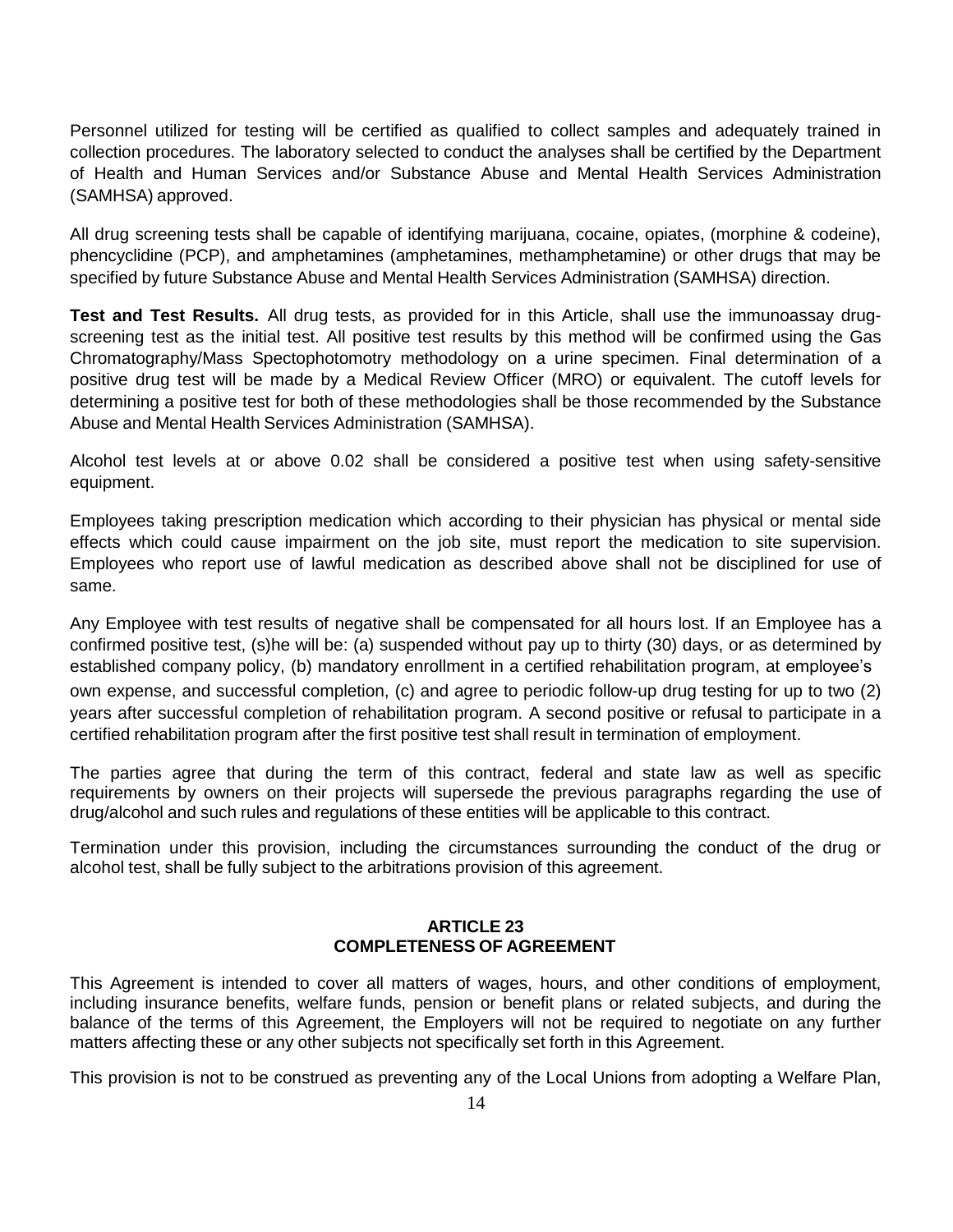Pension Plan, Apprentice and Educational Training Plan, or Vacation Plan, or changing the amount of the contributions for said Plans to be deducted from total wages pursuant to the limitations imposed in Article 15 of this Agreement.

#### **ARTICLE 24 SUBCONTRACTING**

The Employer shall not contract any work covered by this Agreement to be done at the site of the construction to any person, firm or company who does not have an existing labor agreement with the Union covering this work.

#### **ARTICLE 25 BUSINESS REPRESENTATIVE AND STEWARDS**

Section 1. Business Representative. Representatives of the Union shall have reasonable access to Employer's project office or to any part of the project for the purpose of business with the Employer or the employees.

Section 2. Steward. The Union may appoint one employee as the Steward on each project of the job site. The Steward is required to work the same as the other employees covered by this Agreement. The Steward may attempt to adjust disputes and grievances, but if they can't be settled promptly, the Steward then may call for his Business Representative. The Employer will not be required to pay the Steward for any more than a minimal loss of time incurred in performing Union-related duties.

The Steward shall not be discharged, laid off, or otherwise involuntarily terminated until the Union Representative has been notified, except at the termination of a job. However, nothing in this Agreement is intended to limit the Employer's right to discharge, lay off or fire a Steward the same as any other employee covered by this Agreement. The Steward shall be the last laid off.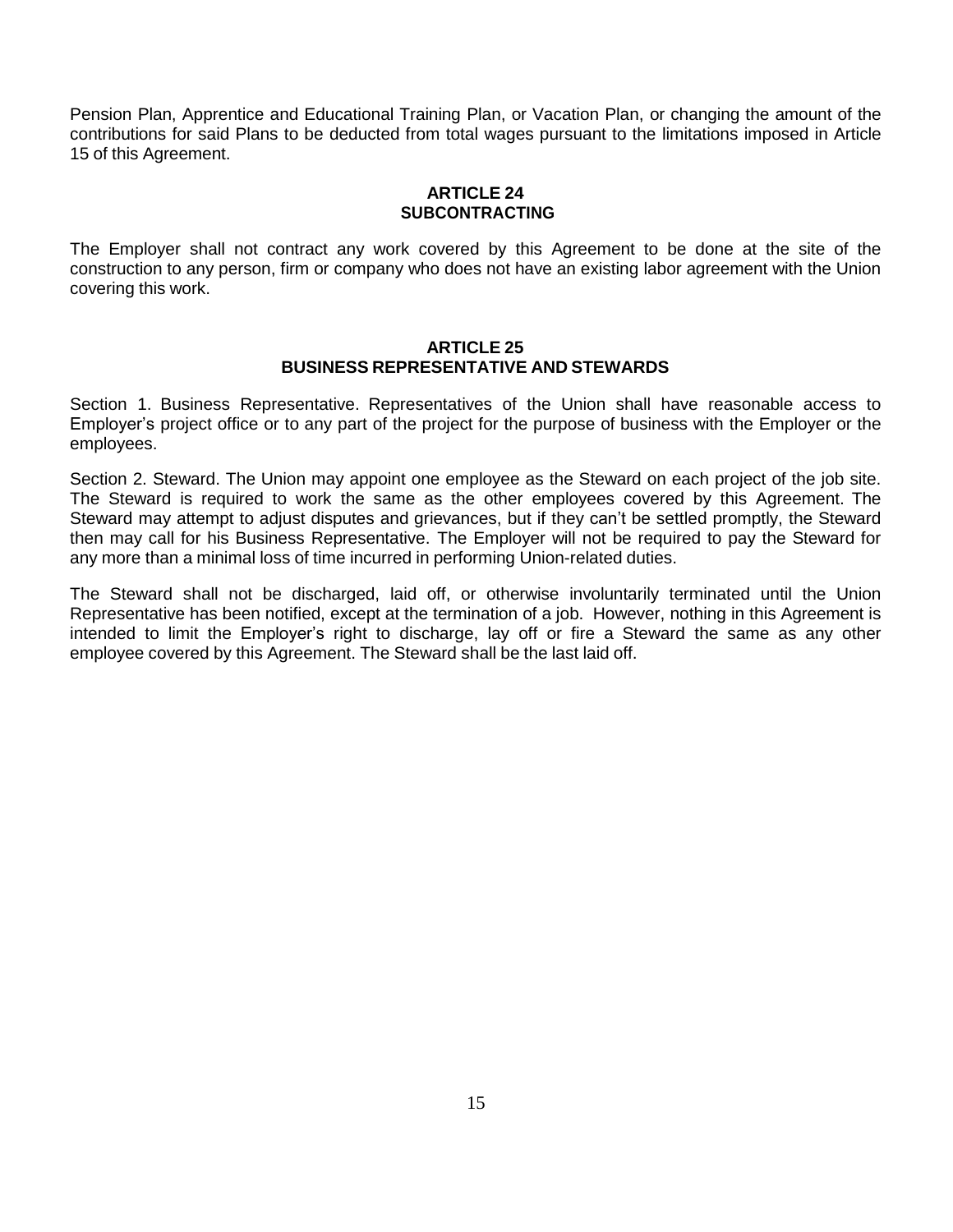#### **ARTICLE 26** PERIOD OF AGREEMENT

This Agreement shall remain in full force and effect for a period beginning May 1, 2019 and extending to April 30, 2022, and will be regarded as effective from year to year thereafter, unless notice is given in writing by either party hereto at least sixty (60) and not more than ninety (90) days before the yearly expiration date.

IN WITNESS WHEREOF, the Parties hereto have caused this Agreement to be signed, approved, and ratified by the duly authorized officers of the parties as of the day and year first set forth.

FOR THE UNION:

**CEMENT MASONS LOCAL #143** 

**ATJOH** 6. **Chris Butler** 

**Business Manager** 

Holly Bailey Negotiating Committee

OF ILLINOIS

lo-13-Joe Lamb

**ASSOCIATED GENERAL CONTRACTORS** 

**Negotiating Committee** 

FOR THE ASSOCIATION:

Date

Date

,<br>2019

Frank Kazenske Director of Labor Relations

Date

# CEMENT MASONS LOCAL #18, AREA #152

Mark Winkler

**Business Manager** 

Date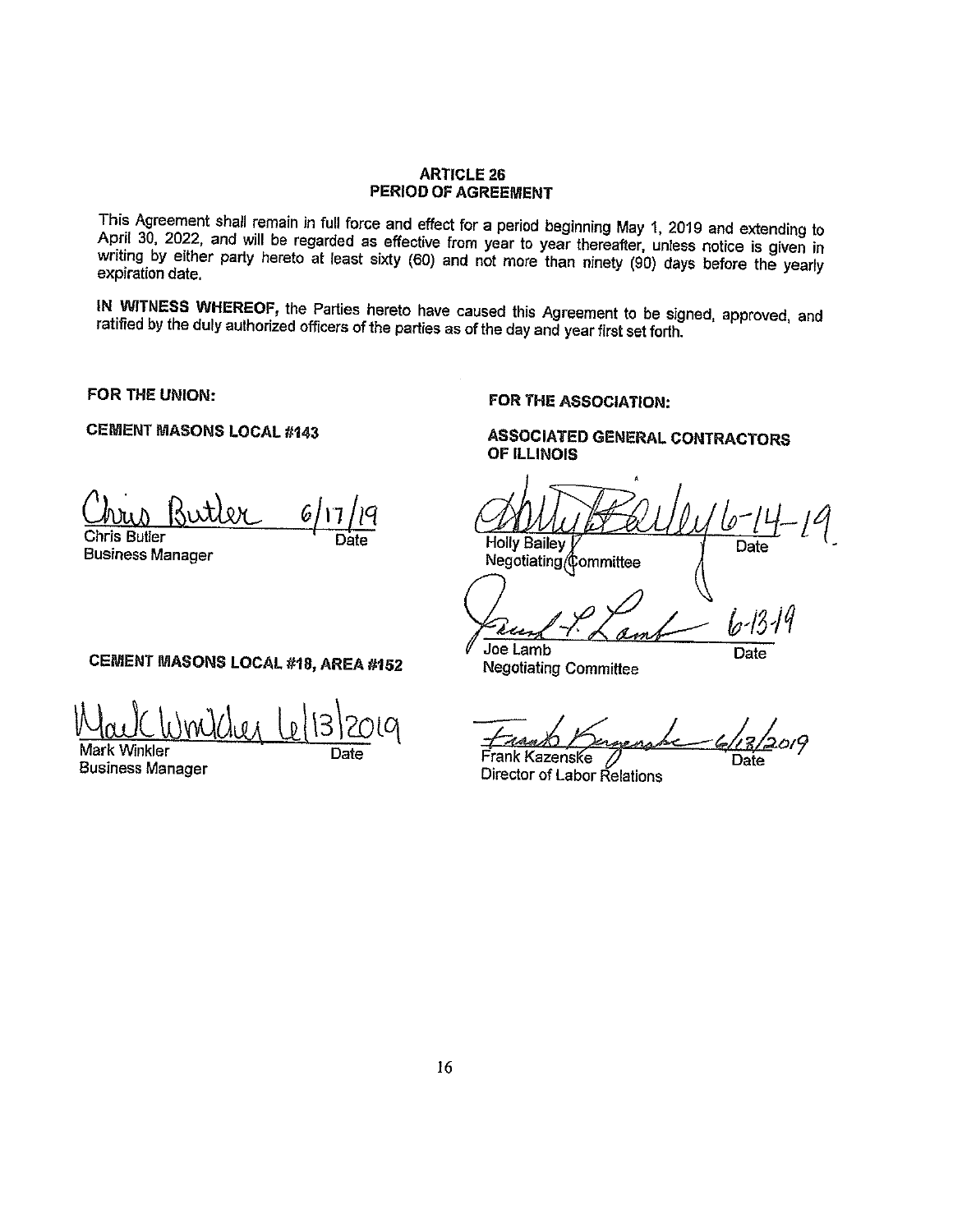# **EMPLOYER SIGNATURE PAGE FOR THE AGREEMENT BETWEEN THE ASSOCIATED GENERAL CONTRACTORS OF ILLINOIS AND**

# **OPERATIVE PLASTERERS AND CEMENT MASONS INTERNATIONAL ASSOCIATION LOCAL #143 and LOCAL #18, AREA #152 FOR THE PERIOD MAY 1, 2019 THROUGH APRIL 30, 2022**

| Legal Name of Employer                             |                      |  |
|----------------------------------------------------|----------------------|--|
| <b>Address of Employer</b>                         |                      |  |
| City, State, ZIP                                   |                      |  |
| <b>Phone Number</b>                                | <b>Email address</b> |  |
| Name of Authorized Representative of Employer      | (PLEASE PRINT)       |  |
| Signature of Authorized Representative of Employer | Date                 |  |
| Name of Authorized Union Representative            | (PLEASE PRINT)       |  |
| Signature of Authorized Union Representative       | Date                 |  |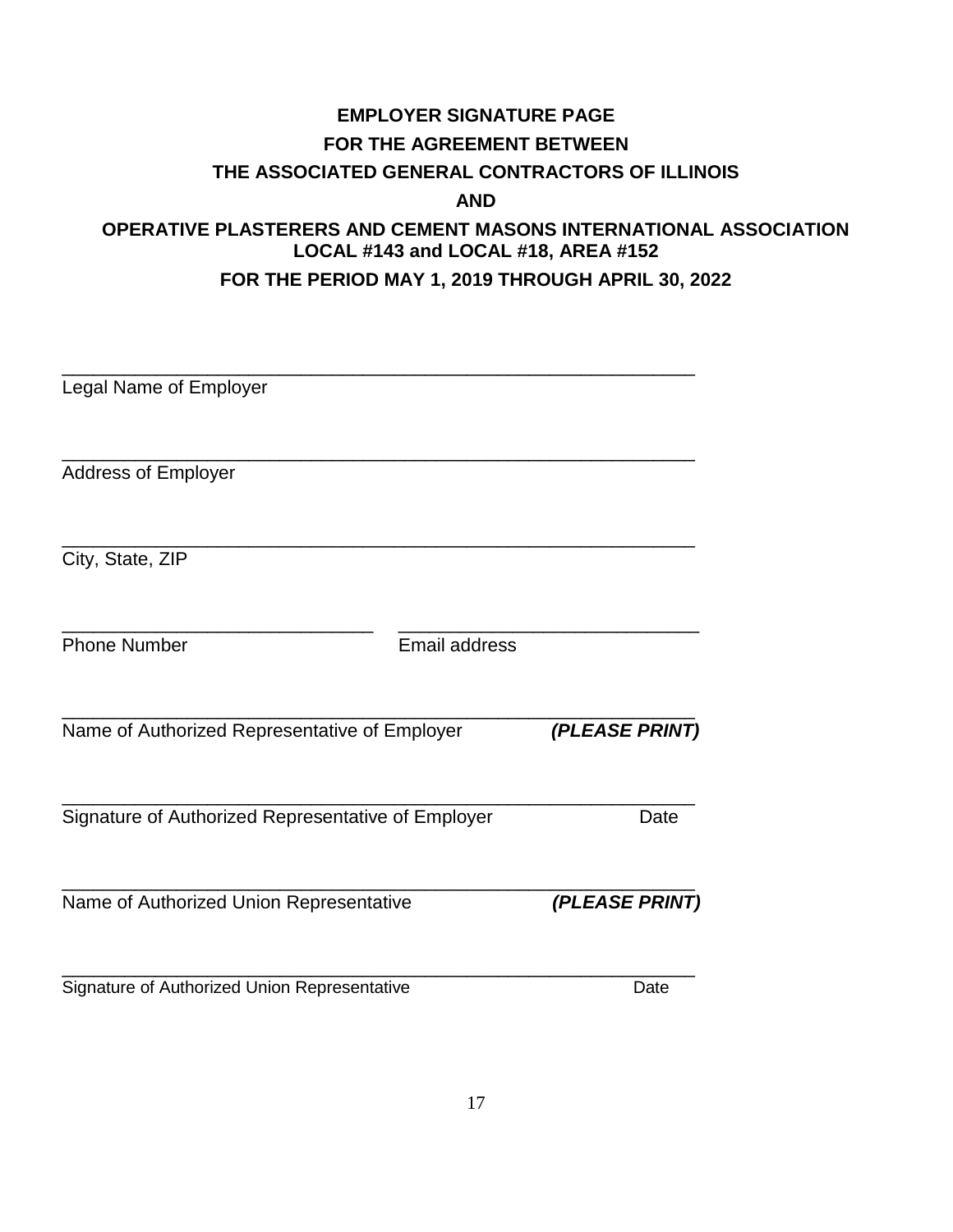#### **ADDENDUM A**

Pursuant to Article 15 (Wages, Contributions, & Deductions), Addendum A lists all wages, fringe benefits, and deductions in the Agreement between the Associated General Contractors of Illinois and Operative Plasterers' and Cement Masons' International Association Local #143 and Local #18, Area #152, covering Highway/Heavy construction work in Highway District #3 (Ford County), in Highway District #5 (Champaign, DeWitt [portion], Douglas, Edgar, Piatt, and Vermilion counties), and Highway District #7 (Clark, Coles, Cumberland, Macon, Moultrie, and Shelby counties) effective May 1, 2019 through April 30, 2022.

#### EFFECTIVE MAY 1, 2019 THROUGH APRIL 30, 2020

#### **Cement Masons Local #143**

#### **Cement Masons Local #18, Area #152**

| Ford, Champaign, Douglas, Edgar, Piatt, Vermilion, Clark, Coles,<br><b>Cumberland, Moultrie, and Shelby counties</b> |   |         | <b>DeWitt [portion] and Macon counties</b>      |    |                   |  |
|----------------------------------------------------------------------------------------------------------------------|---|---------|-------------------------------------------------|----|-------------------|--|
| Wage rate – Journeyperson                                                                                            |   | \$34.75 | Wage rate – Journeyperson                       |    | \$31.50           |  |
| Wage rate – Foreman                                                                                                  |   | \$36.75 | Wage rate - Foreman                             |    | \$33.50           |  |
| Wage rate – General Foreman                                                                                          |   | \$37.25 | Wage rate – General Foreman                     |    | \$34.00           |  |
| <b>Health &amp; Welfare</b>                                                                                          |   | \$9.35  | <b>Health &amp; Welfare</b>                     |    | \$6.70            |  |
| <b>Pension</b>                                                                                                       |   | \$11.05 | <b>Pension</b>                                  |    | \$11.54           |  |
| <b>Apprentice Training</b>                                                                                           |   | \$0.50  | <b>Annuity</b>                                  |    | S <sub>5.30</sub> |  |
| <b>AGCI IAF (District 5)</b>                                                                                         |   | \$0.20  | <b>Apprentice Training</b>                      |    | \$0.61            |  |
|                                                                                                                      |   |         | <b>AGCI IAF</b>                                 | Ś. | 0.20              |  |
|                                                                                                                      |   |         | <b>UNION TOTAL PACKAGE</b><br>[less IAF]        |    | \$55.65           |  |
| <b>EMPLOYER TOTAL PACKAGE</b><br>[includes IAF] $$55.85$                                                             |   |         | <b>EMPLOYER TOTAL PACKAGE</b><br>[includes IAF] |    | \$55.85           |  |
| <b>Deductions:</b>                                                                                                   |   |         | <b>Deductions:</b>                              |    |                   |  |
| Dues check-off                                                                                                       |   | \$3.07  | Dues check-off                                  | Ś. | 2.88              |  |
| (5½ % of total package)                                                                                              |   |         | (5% of total package + \$0.10 per hour)         |    |                   |  |
| Vacation (with employee authorization)                                                                               | s | 1.00    | Int'l JATC Fund                                 | \$ | 0.07              |  |

#### **Local #143**

Please remit benefit & deduction payments to the following funds:

- Health & Welfare Construction Industry Welfare Fund, 34 E. Springfield Ave., Champaign, IL 61820  $\bullet$  .
- Pension Health Scope Benefits, P.O. Box 50440, Indianapolis, IN 46250
- $\bullet$ Apprenticeship Training, Work Dues, and AGCI IAF - Local 143, P.O. Box 6569, Champaign, IL 61826

#### **Local #18, Area #152**

Please remit benefit & deduction payments to the following funds:

- Health & Welfare Central Laborers Pension, Welfare & Annuity Funds: CLPF, P.O. Box 1267, Jacksonville, IL 62651
- Pension Central Laborers Pension, Welfare & Annuity Funds: CLPF, P.O. Box 1267, Jacksonville, IL 62651
- Annuity Central Laborers Pension, Welfare & Annuity Funds: CLPF, P.O. Box 1267, Jacksonville, IL 62651  $\bullet$
- Working Dues OPCMIA Local #18 of Central IL, 400 NE Jefferson, Suite #300, Peoria, IL 61603
- Apprenticeship Fund OPCMIA Local #18 JATF, c/o QUORUM, 4440 Ash Grove, Suite A, Springfield, IL 62711